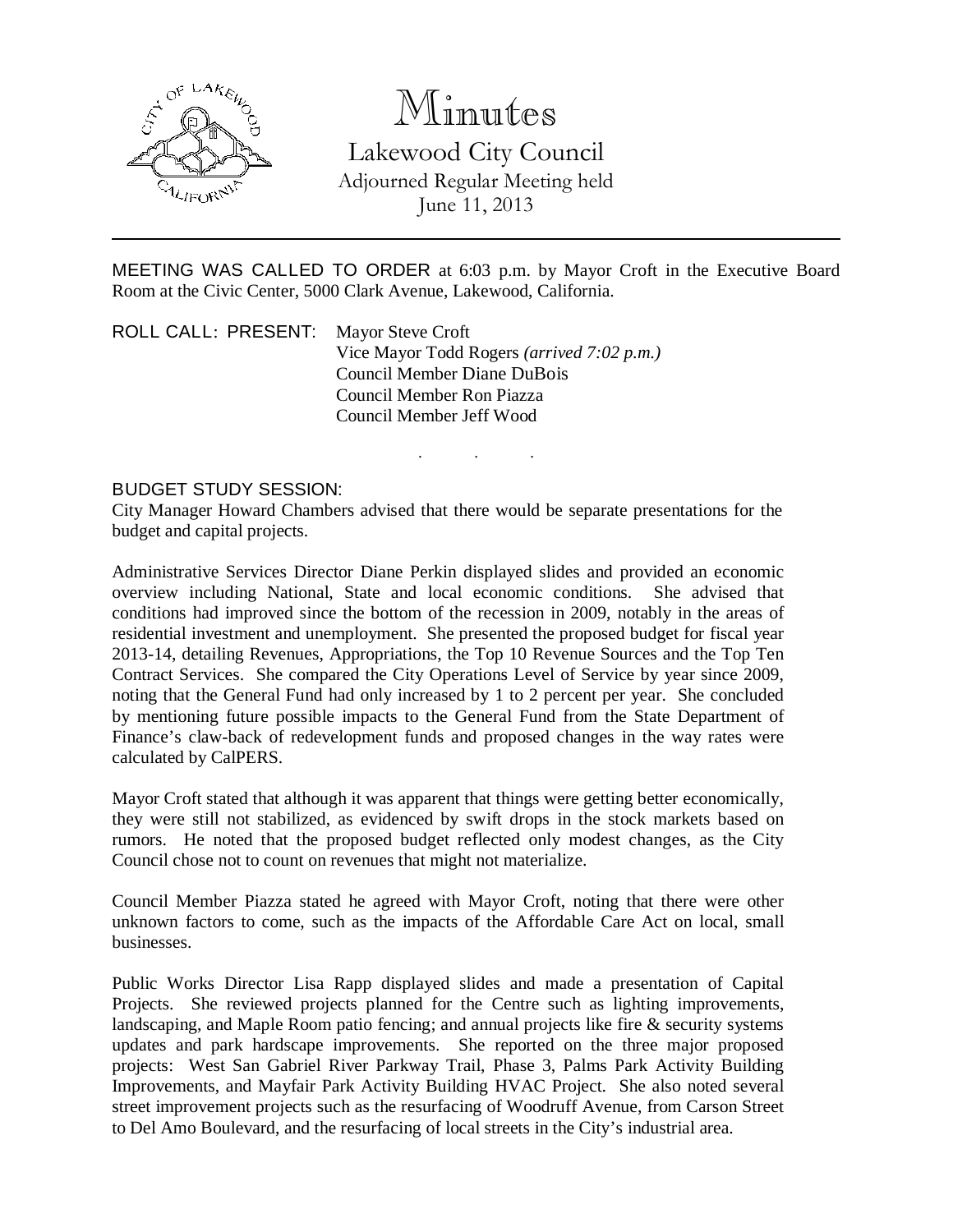City Council Minutes June 11, 2013 Page 2

## BUDGET STUDY SESSION: Continued

Water Resources Director Jim Glancy reviewed slides detailing the proposed water system projects, including continuation of the annual water main replacement and additional design services for the next five phases. An equipment upgrade was planned for the SCADA monitoring system, and as part of a water meter replacement program, a pilot program would test a data collection system that could store up to 90 days of hourly water usage data.

Council Member Piazza noted that the Lakewood Water Resources Department had a history of doing a wonderful job of keeping the system's infrastructure sound.

The Director of Public Works presented a proposal to incorporate the City's street sweeping services contract into its Solid Waste Contract. She stated that the concept had been reviewed by the Environmental Management Committee and a formal proposal had been received from EDCO. The City's street sweeping provider, R. F. Dickson, had expressed their willingness to have their contract assigned to EDCO. EDCO would absorb the cost of the street sweeping program over a 3 year transition period, relieving the fiscal burden from the City's General Fund, and be granted an add-on increase in addition to their contractual escalation formula for each of the three years and a contract extension of 8.5 years.

Responding to a question from Mayor Croft, Ms. Rapp stated that any changes in the tipping fees due to landfill closures would be subject to future contract negotiations.

Vice Mayor Rogers arrived and took his seat at the Council table.

Ms. Rapp stated that residential customers had been advised that there would be a rate increase from \$18.22 to \$18.93 per month, and commercial customers would be notified of a rate change directly by EDCO.

Council Member Wood clarified with Ms. Rapp that the proposed contractual change would cost residents an additional 60 cents per month and save the City's General Fund \$600,000 per year after 3 years. He also confirmed that the City would retain the option of going back to a direct contract with R. F. Dickson, should there be a need.

Vice Mayor Rogers observed that residents would be paying for the service directly rather than through the General Fund and inquired about the benefit to EDCO. City Attorney Steve Skolnik advised that the formula would never transfer the full cost of the program directly to the residents and that EDCO would receive an 8.5 year extension to their contract.

Council Member Piazza noted that commercial customers would also be subsidizing a portion of the street sweeping program, creating a benefit for residential customers.

Ms. Rapp stated that combining these two types of contract services into a single contract was becoming an industry standard. She noted that R. F. Dickson had a similar agreement with EDCO in place with the City of La Mirada, and also had agreements with other waste hauling companies in seven other cities.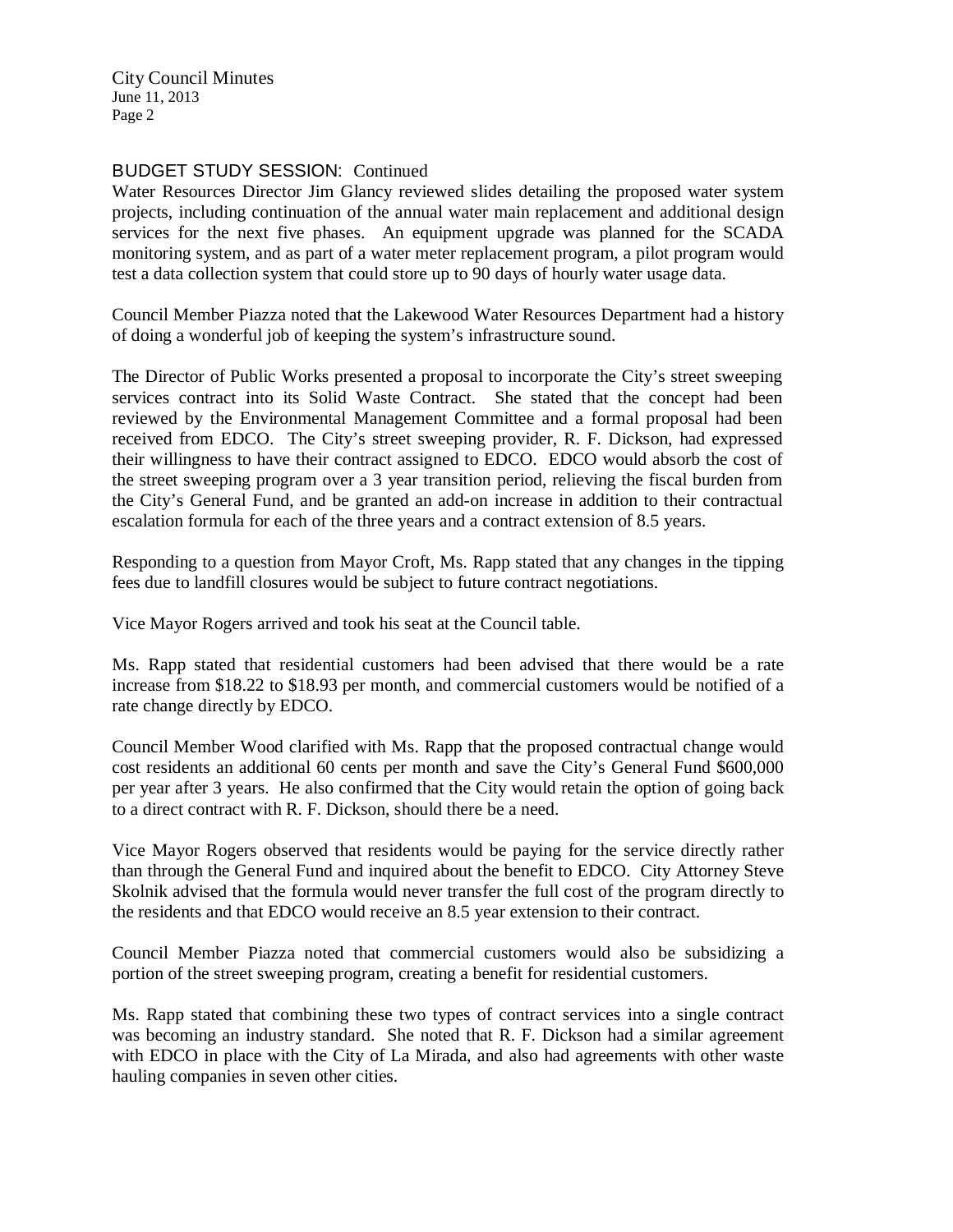City Council Minutes June 11, 2013 Page 3

#### BUDGET STUDY SESSION: Continued

Responding to a question from Mayor Croft, the City Attorney stated that no action was proposed at this time. If the City Council wished to proceed, a contract amendment could be prepared for the City Council agenda on June 25, 2013.

Council Member DuBois, noting the many cities still struggling financially, stated that it was important to find ways to preserve the General Fund without overburdening residents.

In response to a question from Vice Mayor Rogers, Ms. Rapp stated that the City's Rate Stabilization Fund could be utilized to offset future rate changes.

Council Member Piazza stated that while he shared Vice Mayor Roger's concerns, this was an opportunity to help secure the City's financial future.

Mayor Croft noted that during the rate discussion with the Environmental Management Committee, the need to modify the Rate Stabilization Fund had been discussed.

The Administrative Services Director advised that staff would be presenting potential changes to the Fund.

Assistant City Manager Lisa Novotny reported that April 16, 2014, would be Lakewood's 60th anniversary and that a committee was looking at possible celebration plans and the tentative theme, "Lakewood, 60 years of success."

Mayor Croft stated that it was important for the community to recognize and celebrate major milestones and that funding for the anniversary activities should be included in the proposed budget.

The Director of Public Works provided a brief review of the compliance issues facing the City in connection with the new stormwater permit. She noted that Lakewood was part of three separate watershed areas, each with the requirement to develop a management plan, at substantial cost to be shared among the agencies. She advised that staff would be bringing a Low Impact Development (LID) ordinance to the City Council for approval and a Green Streets Policy.

Ms. Perkin closed by reviewing the 10 Budget Focus Areas: Budget for Sustainability; Keep Lakewood Safe; Preserve the Neighborhood Quality of Life; Foster a Sense of Community; Promote Economic Vitality; Support a Caring Community; Secure Fiscal Resources; Highlight Governmental Transparency; Hold onto Local Authority; and Protect the Environment.

. . .